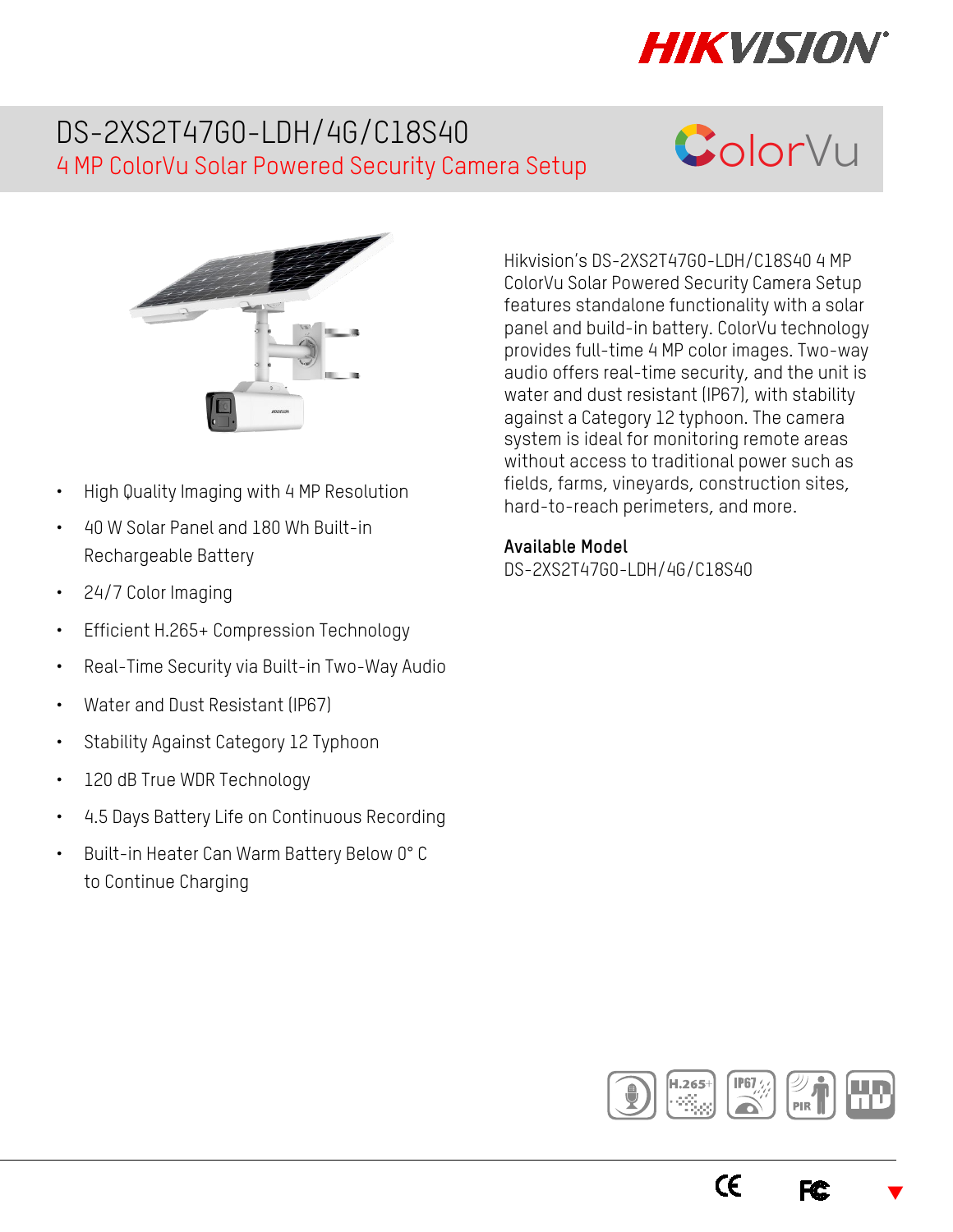## **Specifications**

|                             | DS-2XS2T47G0-LDH/4G/C18S40                                                                                |
|-----------------------------|-----------------------------------------------------------------------------------------------------------|
| Camera                      |                                                                                                           |
| Image Sensor                | 1/1.8" progressive scan CM0S                                                                              |
| Maximum Resolution          | 4 MP (2688 x 1520)                                                                                        |
| Minimum Illumination        | Color: 0.0005 lux @ (f/1.0, AGC on), B/W: 0 lux @ (f/1.0, AGC on) with white light                        |
| Shutter Speed               | $1/3$ s to $1/100,000$ s                                                                                  |
|                             | Solar Cover: Pan: 0° to 358°, tilt: -40° to 40°                                                           |
| Angle Adjustment            | Camera: Pan: 0° to 360°, tilt: -60° to 0°                                                                 |
| Lens                        |                                                                                                           |
| Lens Type                   | 4 mm fixed focal lens                                                                                     |
| Aperture                    | f/1.0                                                                                                     |
| Focal Length and FOV        | 4 mm, horizontal FOV 95°, vertical FOV 51°, diagonal FOV 115°                                             |
| Lens Mount                  | M16                                                                                                       |
| <b>DORI</b>                 |                                                                                                           |
| <b>DORI</b>                 | 4 mm, D: 77 m, 0: 30 m, R: 15 m, l: 8 m                                                                   |
| Illuminator                 |                                                                                                           |
| Supplement Light Type       | White light                                                                                               |
| Supplement Light Range      | Performance mode: up to 98 ft (30 m)                                                                      |
|                             | Proactive mode: up to 33 ft (10 m)                                                                        |
| Smart Supplement Light      | Yes                                                                                                       |
| Video                       |                                                                                                           |
| Main Stream                 | 50 Hz: 12.5 fps (2688 × 1520, 1920 × 1080, 1280 × 720)                                                    |
|                             | 60 Hz: 15 fps (2688 × 1520, 1920 × 1080, 1280 × 720)                                                      |
| Sub-Stream                  | 50 Hz: 12.5 fps (640 × 480, 640 × 360)                                                                    |
|                             | 60 Hz: 15 fps (640 × 480, 640 × 360)                                                                      |
|                             | Main stream: H.265/ H.264<br>Sub-stream: H.265/H.264/MJPEG                                                |
| Video Compression           | H.264+: Performance mode: main stream supports                                                            |
|                             | H.265+: Performance mode: main stream supports                                                            |
| Video Bit Rate              | 32 Kbps to 8 Mbps                                                                                         |
| H.264 Type                  | Baseline Profile/Main Profile/High Profile                                                                |
| H.265 Type                  | Main Profile                                                                                              |
| Bit Rate Control            | CBR/VBR                                                                                                   |
| Region of Interest (ROI)    | 1 fixed region for main stream                                                                            |
| Scalable Video Coding (SVC) | H.265 and H.264 support                                                                                   |
| Audio                       |                                                                                                           |
| Audio Sampling Rate         | 8 kHz/16 kHz/32 kHz/44.1 kHz/48 kHz                                                                       |
| Environment Noise Filtering | Yes                                                                                                       |
| Audio Compression           | G.711/G.722.1/G.726/MP2L2/PCM/AAC/MP3                                                                     |
| Audio Bit Rate              | 64 Kbps (6.711ulaw/6.711alaw)/16 Kbps (6.722.1)/16 Kbps (6.726)/32 to 192 Kbps (MP2L2)/8 to 320           |
|                             | Kbps (MP3)/16 to 64 Kbps (AAC)                                                                            |
| Network                     |                                                                                                           |
|                             | Password protection, complicated password, HTTPS encryption, IP address filter, security audit log,       |
| Security                    | basic and digest authentication for HTTP/HTTPS, TLS 1.1/1.2, WSSE and digest authentication for           |
|                             | Open Network Video Interface                                                                              |
| Simultaneous Live View      | Up to 6 channels                                                                                          |
| API                         | Open Network Video Interface, ISAPI, SDK, ISUP                                                            |
| Protocols                   | TCP/IP, ICMP, HTTP, FTP, DHCP, DNS, DDNS, RTP, RTSP, RTCP, NTP, UPnP, SMTP, IGMP, QoS, IPv6, UDP,         |
| User/Host                   | Bonjour, SSL/TLS, SNMP, HTTPS, 802.1x<br>Up to 32 users. 3 user levels: administrator, operator, and user |
| Network Storage             | Auto network replenishment (ANR)                                                                          |
|                             | iVMS-4200, Hik-Connect, HikCentral                                                                        |
| Client                      | Proactive mode: Hik-Connect                                                                               |
|                             | Plug-in required live view: IE 10+                                                                        |
| Web Browser                 | Plug-in free live view: Chrome 57.0+, Firefox 52.0+                                                       |
|                             | Local service: Chrome 57.0+, Firefox 52.0+                                                                |
| <b>Mobile Communication</b> |                                                                                                           |
| Frequency                   | LTE-FDD: Band 2/4/5/12/13/17/66/71; WCDMA: Band 2/4/5                                                     |
| Standard                    | LTE-FDD/WCDMA                                                                                             |
|                             |                                                                                                           |

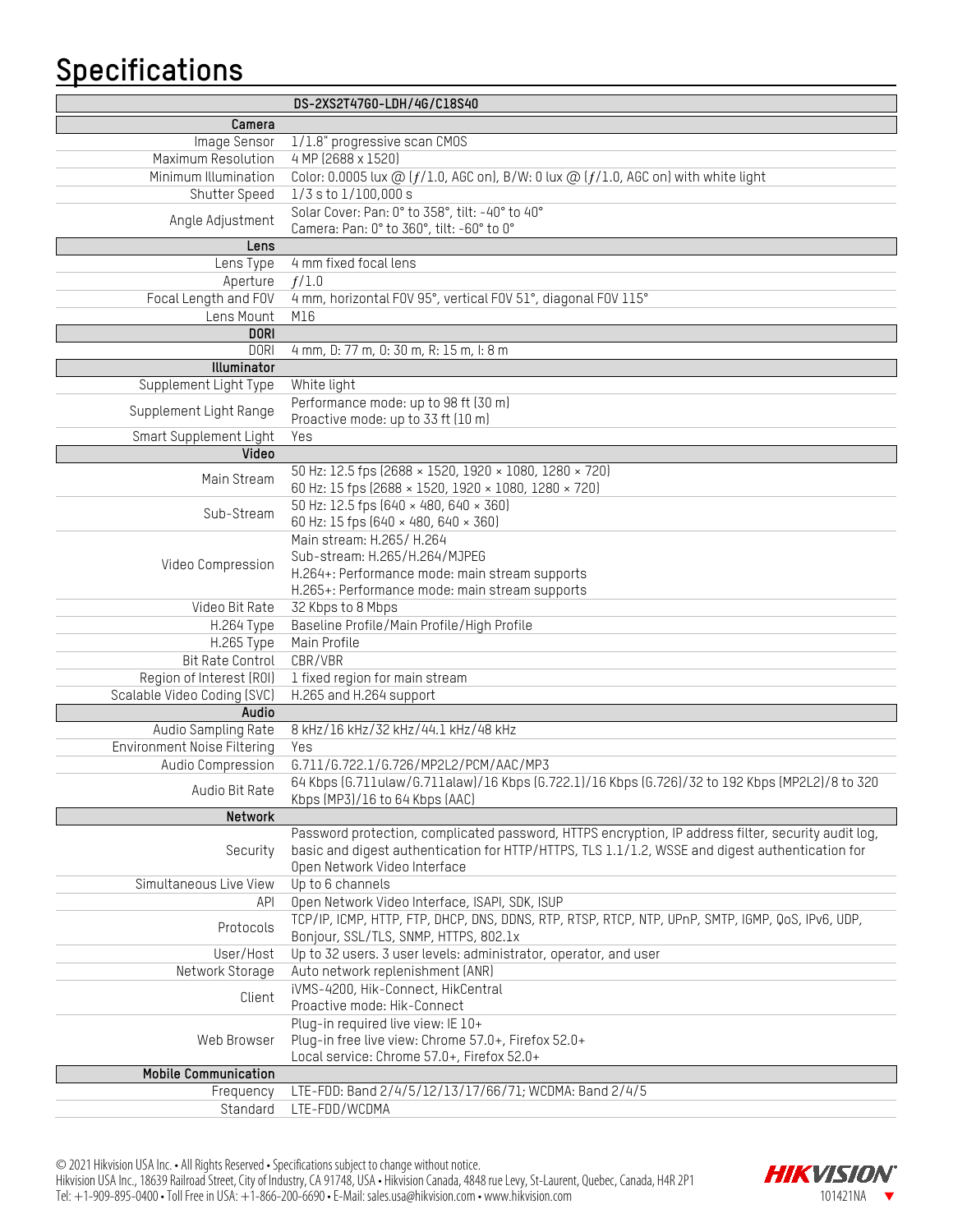## **Specifications** (continued)

|                                  | DS-2XS2T47G0-LDH/4G/C18S40                                                                                                                                  |
|----------------------------------|-------------------------------------------------------------------------------------------------------------------------------------------------------------|
| Image                            |                                                                                                                                                             |
| SNR                              | $252$ dB                                                                                                                                                    |
| Wide Dynamic Range (WDR)         | 120 dB                                                                                                                                                      |
| Day/Night Switch                 | Day, Night, Auto, Schedule                                                                                                                                  |
| Image Enhancement                | BLC, HLC, 3D DNR                                                                                                                                            |
| Image Settings                   | Rotate mode, saturation, brightness, contrast, sharpness, gain, white balance adjustable by client                                                          |
|                                  | software or Web browser                                                                                                                                     |
| <b>PIR</b>                       |                                                                                                                                                             |
| PIR Angle                        | Horizontal: 100°, vertical: 80°                                                                                                                             |
| PIR Range                        | Up to 49 ft 2 in (15 m)                                                                                                                                     |
| Interface                        |                                                                                                                                                             |
| Ethernet Interface               | 1 RJ-45 10 M/100 M self-adaptive Ethernet port                                                                                                              |
| On-Board Storage                 | Built-in memory card slot, supports microSD/SDHC/SDXC card, up to 256 GB                                                                                    |
| Built-in Microphone              | Built-in 64 GB eMMC storage (50 GB available for recording)<br>Yes                                                                                          |
| Built-in Speaker                 | Yes                                                                                                                                                         |
| Reset Key                        | Yes                                                                                                                                                         |
| Event                            |                                                                                                                                                             |
| <b>Basic Event</b>               | Motion detection, video tampering alarm, exception, PIR                                                                                                     |
|                                  | Upload to memory card, notify surveillance center, audible warning, trigger recording, trigger                                                              |
| Linkage                          | capture, send e-mail                                                                                                                                        |
| General                          |                                                                                                                                                             |
|                                  | Typical power scenarios: 1.85 W (4 G working)                                                                                                               |
| Power Consumption and Current    | Standby scenarios: 40 mW                                                                                                                                    |
|                                  | Maximum power consumption: 7.2 W                                                                                                                            |
| Power Supply                     | 12 VDC ±25% *For debugging only; 40 W (deviation: ±2 W) solar panels                                                                                        |
| Power Interface                  | Power supply interface: Ø5.5 mm coaxial power plug                                                                                                          |
|                                  | Extended solar panel: four-core aviation connector                                                                                                          |
| <b>Storage Conditions</b>        | -20° to 50° C (-4° to 122° F), humidity 95% or less (non-condensing)                                                                                        |
| <b>General Functions</b>         | Heartbeat, mirror, privacy mask, flash log, password reset via e-mail, pixel counter                                                                        |
| Startup and Operating Conditions | -20° to 50° C (-4° to 122° F), humidity 95% or less (non-condensing)<br>614.8 mm × 390.5 mm × 760 mm (24.2" × 15.4" × 29.9")                                |
| <b>Dimensions</b>                | 837 mm × 267 mm × 445 mm (33" × 10.5" × 17.5")                                                                                                              |
| Package Dimension                | Pre-install plate: approximately 1080 g (2.4 lb)                                                                                                            |
| Weight                           | Bullet camera + bracket + solar panel: approximately 8540 g (18.8 lb)                                                                                       |
| With Package Weight              | Approximately 11860 g (26.1 lb)                                                                                                                             |
| Battery                          |                                                                                                                                                             |
| Battery Type                     | Ternary lithium                                                                                                                                             |
| Capacity                         | 23.2 Ah                                                                                                                                                     |
| Max. Charging Voltage            | 8.4 V                                                                                                                                                       |
|                                  | Charge: 0° to 45° C (32° to 113° F);                                                                                                                        |
| <b>Operating Temperature</b>     | Charging Condition: 0° to 45° C (32° to 113° F) (deviation: ±5° C)                                                                                          |
|                                  | Discharge: -20° to 60° C (-4° to 140° F).                                                                                                                   |
|                                  | Discharging Condition: -20° to 60° C (-4° to 140° F) (deviation: ±5° C)                                                                                     |
| Battery Voltage                  | 5.5 V to 8.4 V                                                                                                                                              |
| Cycle Lifetime                   | Performance mode: 2.5 day; Proactive mode: 4.5 day; Standby mode: 24 days                                                                                   |
| <b>Battery Life</b>              | More than 500 cycles                                                                                                                                        |
| Approvals                        |                                                                                                                                                             |
| <b>RF</b>                        | FCC ID (FCC Part 15.247(BT or 2.4G)); CE-RED (EN 301489-1 V2.1.1 (BT or 2.4G); EN 301489-17 V3.1.1 (BT                                                      |
|                                  | or 2.4G); EN 300328 V2.1.1 (BT or 2.4G); EN 62311:2008 (BT or 2.4G))<br>FCC SDoC (47 CFR Part 15, Subpart B); CE-EMC (EN 55032: 2015, EN 61000-3-2:2019, EN |
| EMC                              | 61000-3-3:2013+A1:2019, EN 50130-4: 2011 +A1: 2014); RCM (AS/NZS CISPR 32: 2015)                                                                            |
| Safety                           | CB (IEC 62368-1:2014+A11); CE-LVD (EN 62368-1:2014/A11:2017); LOA (IEC/EN 60950-1)                                                                          |
| Environment                      | CE-RoHS (2011/65/EU); WEEE (2012/19/EU); Reach (Regulation (EC) No 1907/2006)                                                                               |
| Protection                       | IP67 (IEC 60529-2013)                                                                                                                                       |
|                                  |                                                                                                                                                             |